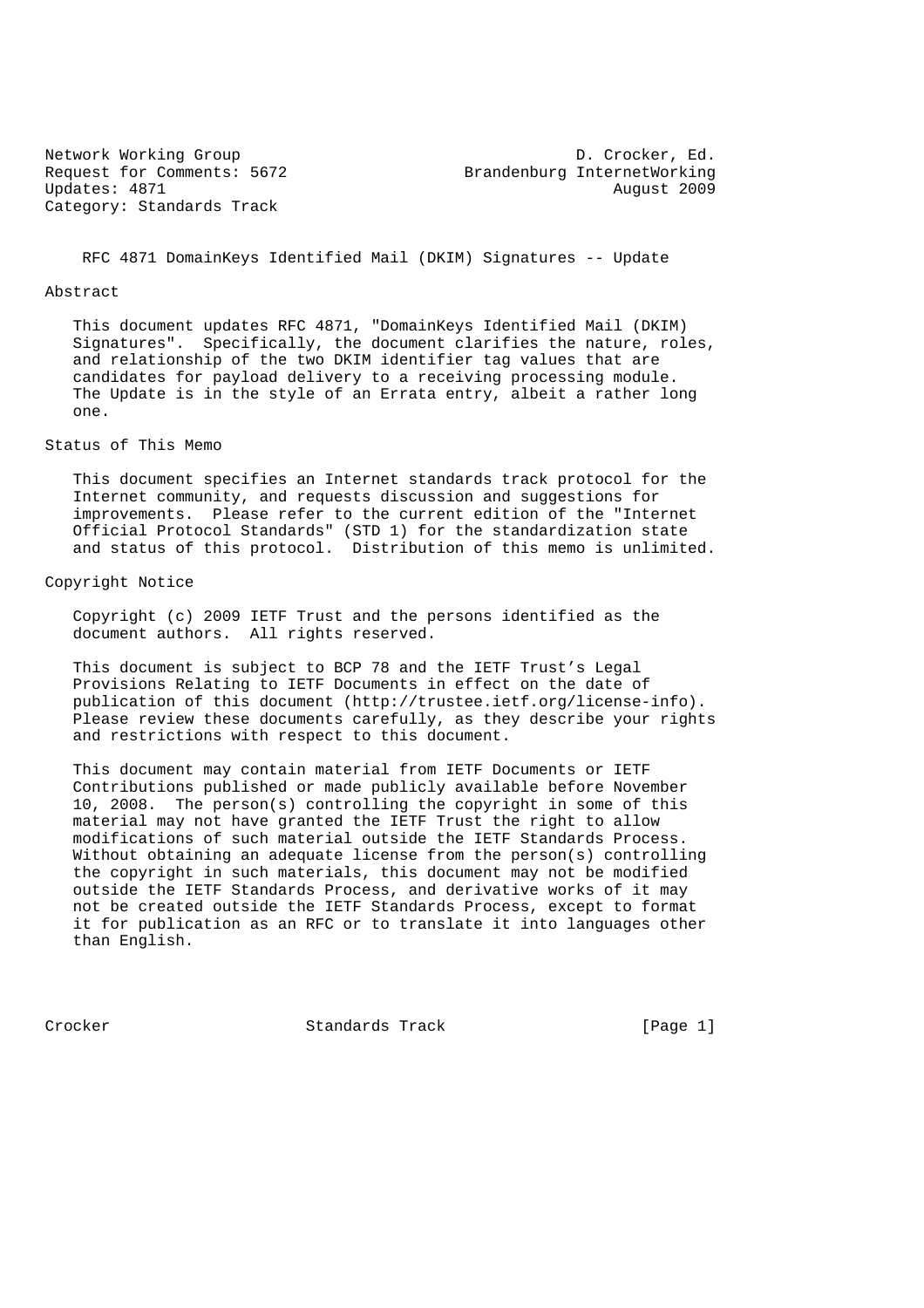Table of Contents

| 2.             |  |                                                                      |  |  |  |  |  |  |  | 4              |
|----------------|--|----------------------------------------------------------------------|--|--|--|--|--|--|--|----------------|
| $\mathcal{E}$  |  | RFC 4871, Section 1, Introduction                                    |  |  |  |  |  |  |  | 4              |
| $4$ .          |  |                                                                      |  |  |  |  |  |  |  | $\overline{4}$ |
| 5.             |  | RFC 4871, Section 2.8, Identifier $\ldots$                           |  |  |  |  |  |  |  | 5              |
| б.             |  | RFC 4871, Section 2.9, Signing Domain Identifier (SDID)              |  |  |  |  |  |  |  | 5              |
| 7 <sub>1</sub> |  | RFC 4871, Section 2.10, Agent or User Identifier (AUID) 5            |  |  |  |  |  |  |  |                |
| 8.             |  | RFC 4871, Section 2.11, Identity Assessor 6                          |  |  |  |  |  |  |  |                |
|                |  | 9. RFC 4871, Section 3.5, The DKIM-Signature Header Field 6          |  |  |  |  |  |  |  |                |
|                |  | 10. RFC 4871, Section 3.5, The DKIM-Signature Header Field 7         |  |  |  |  |  |  |  |                |
|                |  | 11. RFC 4871, Section 3.8, Signing by Parent Domains 9               |  |  |  |  |  |  |  |                |
|                |  | 12. RFC 4871, Section 3.9, Relationship between SDID and AUID 10     |  |  |  |  |  |  |  |                |
|                |  | 13. RFC 4871, Section 6.3, Interpret Results/Apply Local Policy . 11 |  |  |  |  |  |  |  |                |
|                |  | 14. RFC 4871, Section 6.3, Interpret Results/Apply Local Policy . 11 |  |  |  |  |  |  |  |                |
|                |  | 15. RFC 4871, Appendix D, MUA Considerations 12                      |  |  |  |  |  |  |  |                |
|                |  | 16. Security Considerations 12                                       |  |  |  |  |  |  |  |                |
|                |  |                                                                      |  |  |  |  |  |  |  |                |
|                |  | Appendix A. ABNF Fragments 13                                        |  |  |  |  |  |  |  |                |
|                |  | Appendix B. Acknowledgements 14                                      |  |  |  |  |  |  |  |                |
|                |  |                                                                      |  |  |  |  |  |  |  |                |

#### 1. Introduction

About the purpose for DKIM, [RFC4871] states:

 The ultimate goal of this framework is to permit a signing domain to assert responsibility for a message, thus protecting message signer identity...

 Hence, DKIM has a signer that produces a signed message, a verifier that confirms the signature, and an assessor that consumes the validated signing domain. So, the simple purpose of DKIM is to communicate an identifier to a receive-side assessor module. The identifier is in the form of a domain name that refers to a responsible identity. For DKIM to be interoperable and useful, the signer and assessor must share the same understanding of the details about the identifier.

 However, the RFC 4871 specification defines two, potentially different, identifiers that are carried in the DKIM-Signature: header field, d= and i=. Either might be delivered to a receiving processing module that consumes validated payload. The DKIM specification fails to clearly define which is the "payload" to be delivered to a consuming module, versus what is internal and merely in support of achieving payload delivery.

Crocker Standards Track [Page 2]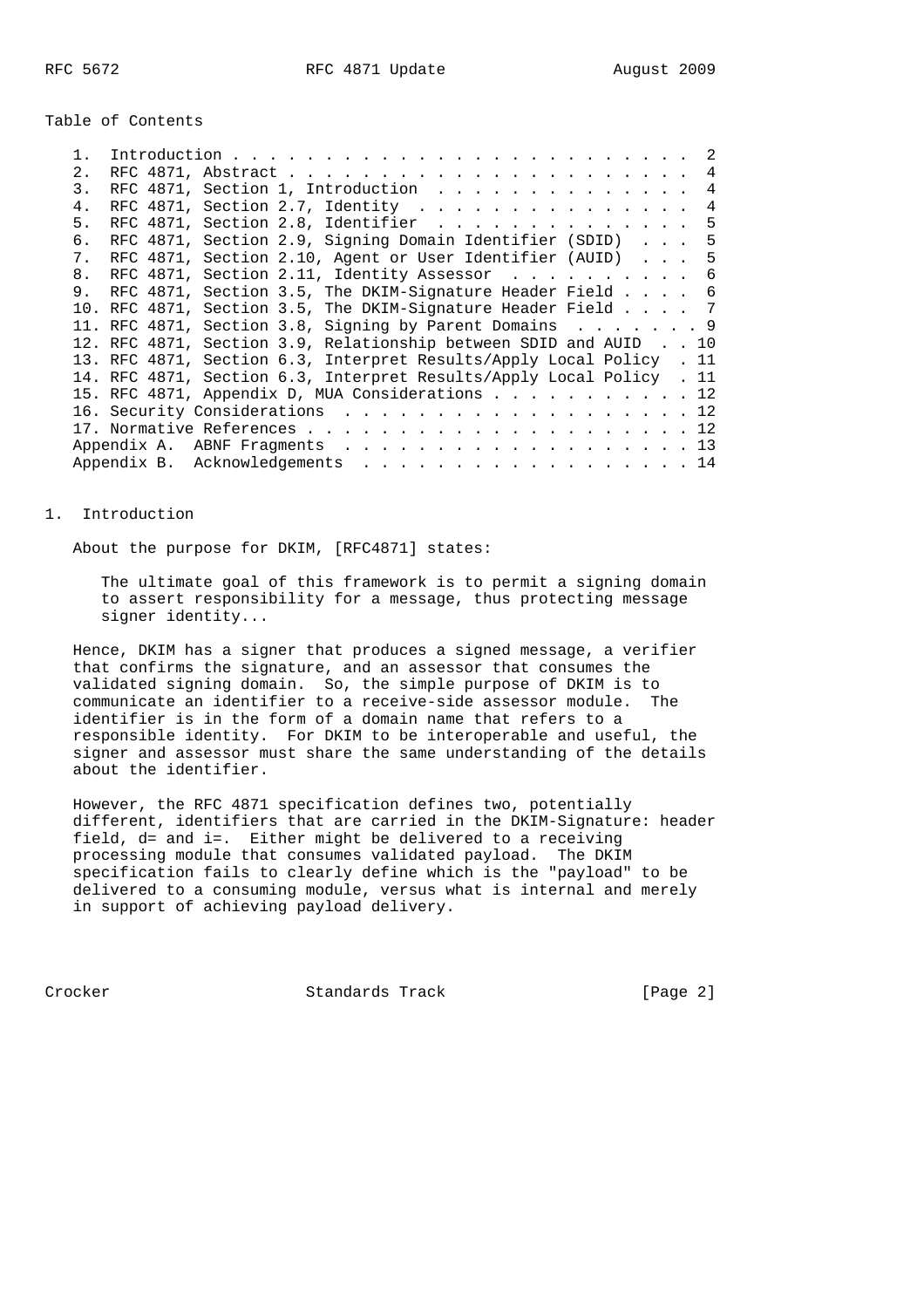This currently leaves signers and assessors with the potential for making different interpretations between the two identifiers and may lead to interoperability problems. A signer could intend one to be used for assessment, and have a different intent in setting the value in the other. However the verifier might choose the wrong value to deliver to the assessor, thereby producing an unintended (and inaccurate) assessment.

 This Update resolves that confusion. It defines additional, semantic labels for the two values, clarifies their nature, and specifies their relationship. More specifically, it clarifies that the identifier intended for delivery to the assessor -- such as one that consults a whitelist -- is the value of the "d=" tag. However, this does not prohibit message filtering engines from using the "i=" tag, or any other information in the message's header, for filtering decisions.

 For signers and verifiers that have been using the i= tag as the primary value that is delivered to the assessor, a software change to using the d= tag is intended.

 So, this Update clarifies the formal interface to DKIM, after signature verification has been performed. It distinguishes DKIM's internal signing and verification activity, from its standardized delivery of data to that interface.

 The focus of the Update is on the portion of DKIM that is much like an API definition. If DKIM is implemented as a software library for use by others, it needs to define what outputs are provided, that is, what data that an application developer who uses the library can expect to obtain as a result of invoking DKIM on a message.

 This Update defines the output of that library to include the yes/no result of the verification and the "d=" value. In other words, it says what (one) identifier was formally specified for use by the signer and whether the use of that identifier has been validated. For a particular library, other information can be provided at the discretion of the library developer, since developers of assessors - these are the consumers of the DKIM library -- well might want more information than the standardized two pieces of information. However, that standardized set is the minimum that is required to be provided to a consuming module, in order to be able to claim that the library is DKIM compliant.

 This does not state what the implicit value of "i=" is, relative to "d=". In this context, that fact is irrelevant.

Crocker **Standards Track** [Page 3]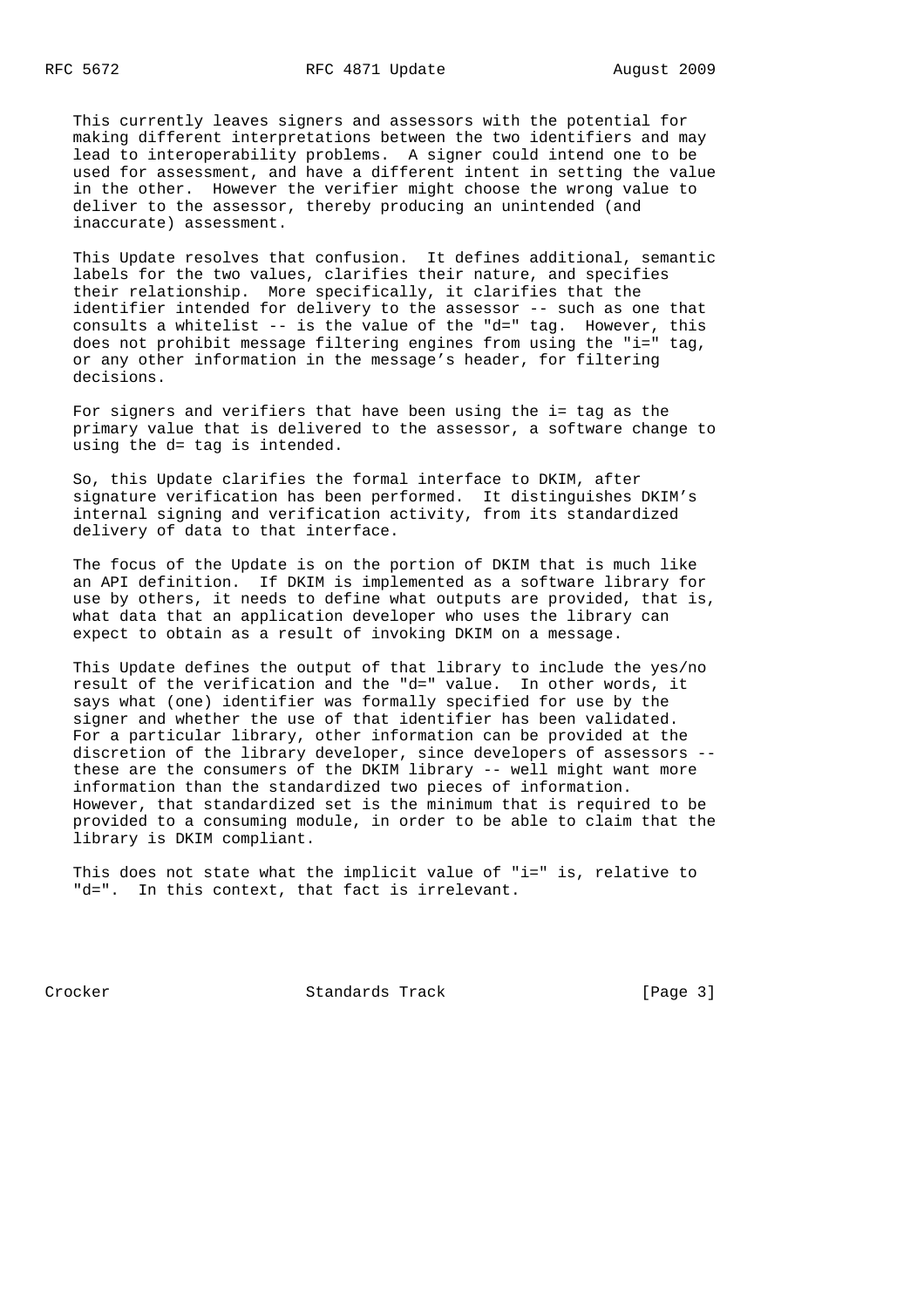Another example is the difference between the socket interface to TCP versus the TCP protocol itself. There is the activity within the protocol stack, and then there is the activity within in the software libraries that are actually used.

 NOTE: The text provided here updates [RFC4871]. Text appearing in the "Corrected Text:" replaces text in RFC 4871. Hence, references that appear in the "Original Text:" can be found in RFC 4871, and are not duplicated in this document.

 The key words "MUST", "MUST NOT", "REQUIRED", "SHALL", "SHALL NOT", "SHOULD", "SHOULD NOT", "RECOMMENDED", "MAY", and "OPTIONAL" in this document are to be interpreted as described in [RFC2119].

2. RFC 4871, Abstract

Original Text:

 The ultimate goal of this framework is to permit a signing domain to assert responsibility for a message,

Corrected Text:

 The ultimate goal of this framework is to permit a person, role or organization that owns the signing domain to assert responsibility for a message,

3. RFC 4871, Section 1, Introduction

Original Text:

...permitting a signing domain to claim responsibility

Corrected Text:

 permitting a person, role, or organization that owns the signing domain to claim responsibility

4. RFC 4871, Section 2.7, Identity

Original Text:

(None. New section. Additional text.)

Crocker **Standards Track** [Page 4]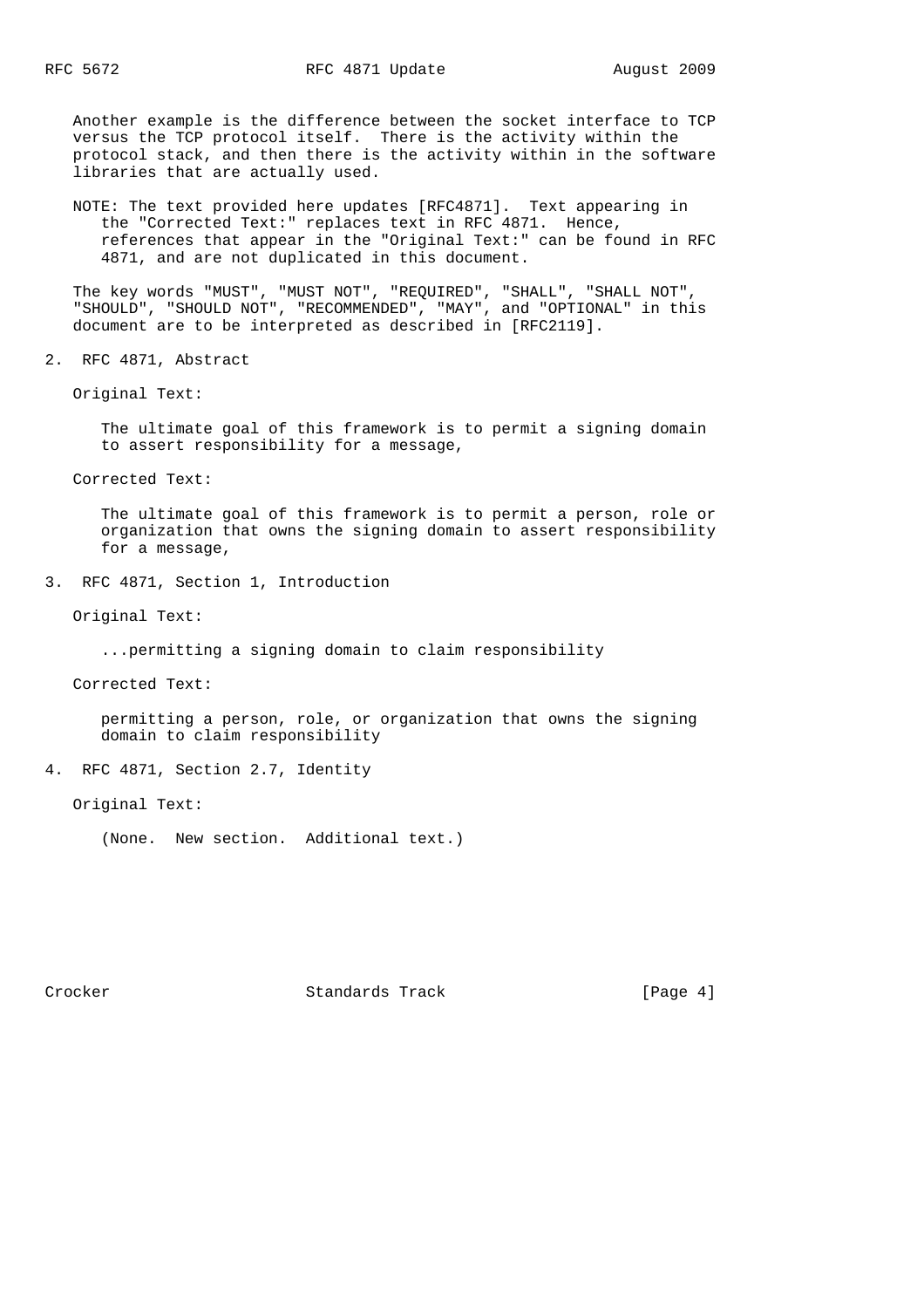Corrected Text:

 A person, role, or organization. In the context of DKIM, examples include author, author's organization, an ISP along the handling path, an independent trust assessment service, and a mailing list operator.

5. RFC 4871, Section 2.8, Identifier

Original Text:

(None. New section. Additional text.)

Corrected Text:

A label that refers to an identity.

6. RFC 4871, Section 2.9, Signing Domain Identifier (SDID)

Original Text:

(None. New section. Additional text.)

Corrected Text:

 A single domain name that is the mandatory payload output of DKIM and that refers to the identity claiming responsibility for introduction of a message into the mail stream. For DKIM processing, the name has only basic domain name semantics; any possible owner-specific semantics are outside the scope of DKIM. It is specified in Section 3.5.

7. RFC 4871, Section 2.10, Agent or User Identifier (AUID)

Original Text:

(None. New section. Additional text.)

Corrected Text:

 A single identifier that refers to the agent or user on behalf of whom the Signing Domain Identifier (SDID) has taken responsibility. The AUID comprises a domain name and an optional <Local-part>. The domain name is the same as that used for the SDID or is a sub-domain of it. For DKIM processing, the domain name portion of the AUID has only basic domain name semantics; any possible owner-specific semantics are outside the scope of DKIM. It is specified in Section 3.5.

Crocker **Standards Track** [Page 5]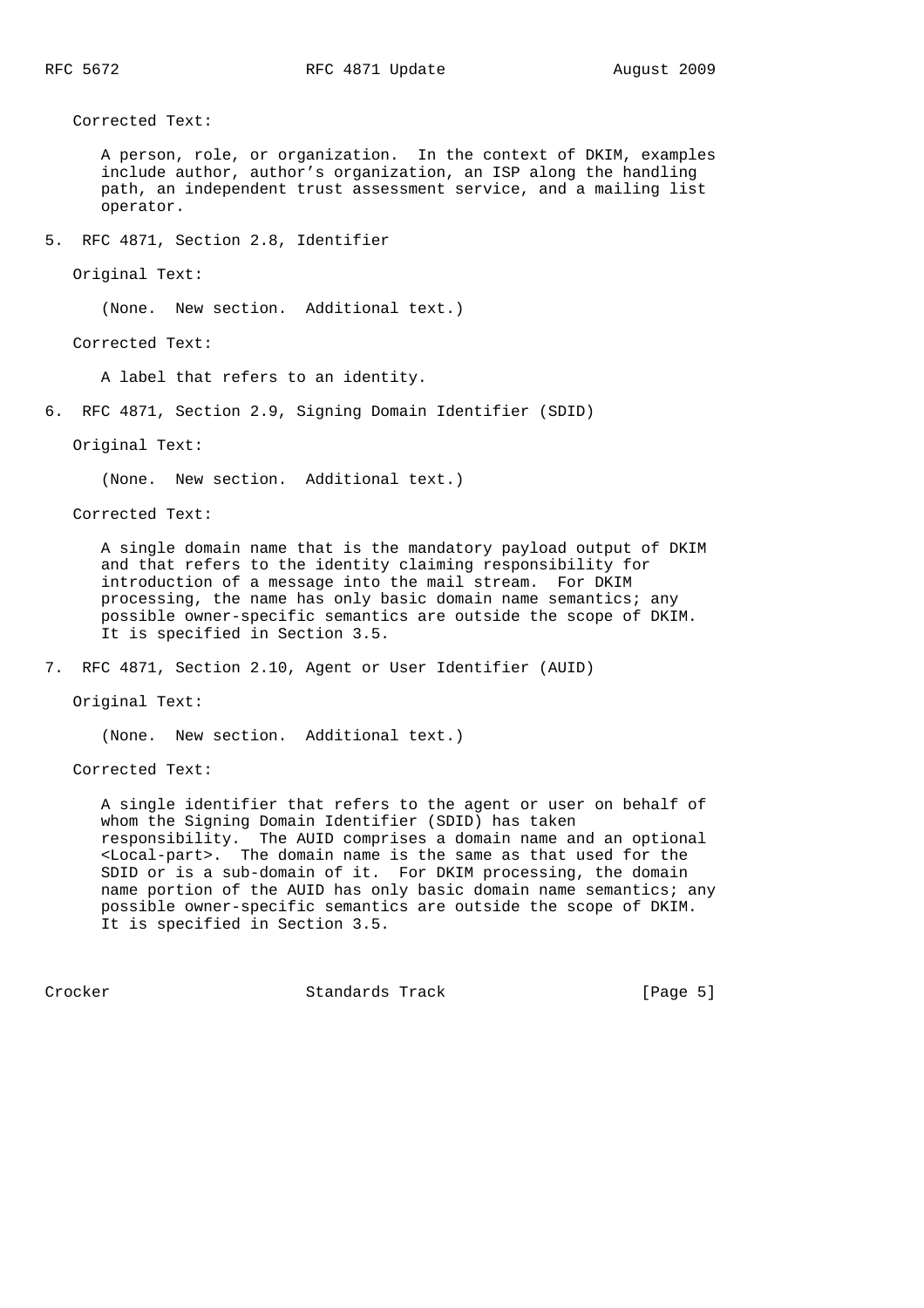8. RFC 4871, Section 2.11, Identity Assessor

Original Text:

(None. New section. Additional text.)

Corrected Text:

 A module that consumes DKIM's mandatory payload, which is the responsible Signing Domain Identifier (SDID). The module is dedicated to the assessment of the delivered identifier. Other DKIM (and non-DKIM) values can also be delivered to this module as well as to a more general message evaluation filtering engine. However, this additional activity is outside the scope of the DKIM signature specification.

9. RFC 4871, Section 3.5, The DKIM-Signature Header Field

Original Text:

 d= The domain of the signing entity (plain-text; REQUIRED). This is the domain that will be queried for the public key. This domain MUST be the same as or a parent domain of the "i=" tag (the signing identity, as described below), or it MUST meet the requirements for parent domain signing described in Section 3.8. When presented with a signature that does not meet these requirement, verifiers MUST consider the signature invalid.

 Internationalized domain names MUST be encoded as described in [RFC3490].

ABNF:

```
 sig-d-tag = %x64 [FWS] "=" [FWS] domain-name
domain-name = sub-domain 1*("." sub-domain)
               ; from RFC 2821 Domain,
                but excluding address-literal
```
Corrected Text:

 $d=$ 

 Specifies the SDID claiming responsibility for an introduction of a message into the mail stream (plain-text; REQUIRED). Hence, the SDID value is used to form the query for the public key. The SDID MUST correspond to a valid DNS name under which the DKIM key record is published. The conventions and semantics used by a signer to create and use a specific SDID

Crocker **Standards Track** [Page 6]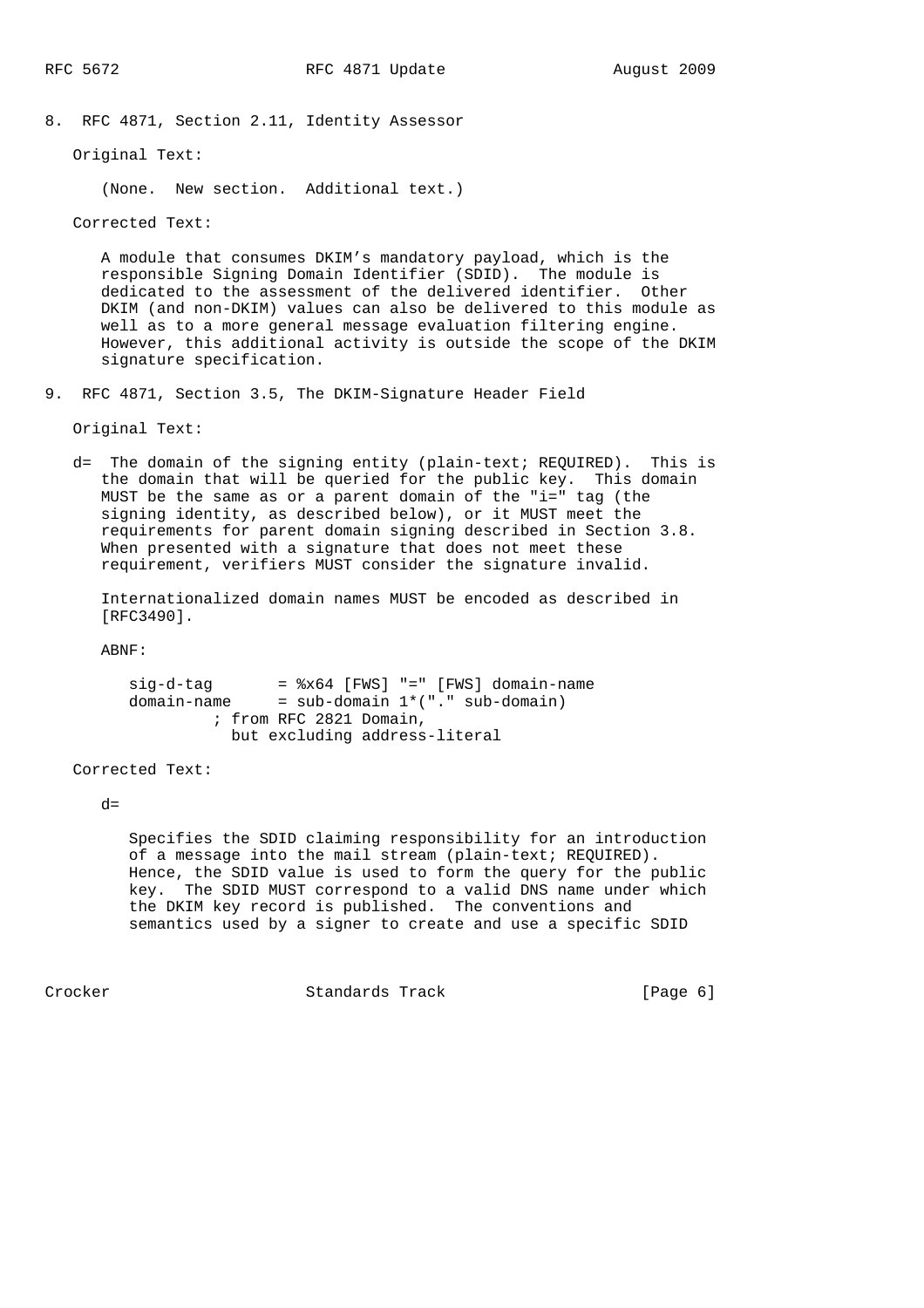are outside the scope of the DKIM Signing specification, as is any use of those conventions and semantics. When presented with a signature that does not meet these requirements, verifiers MUST consider the signature invalid.

 Internationalized domain names MUST be encoded as described in [RFC3490].

ABNF:

 $sig-d-taq =  $*x64$  [FWS] " =" [FWS] domain-name$ domain-name =  $sub-domain 1*(". " sub-domain)$  ; from RFC 5321 Domain, but excluding address-literal

10. RFC 4871, Section 3.5, The DKIM-Signature Header Field

Original Text:

 i= Identity of the user or agent (e.g., a mailing list manager) on behalf of which this message is signed (dkim-quoted-printable; OPTIONAL, default is an empty Local-part followed by an "@" followed by the domain from the "d=" tag). The syntax is a standard email address where the Local-part MAY be omitted. The domain part of the address MUST be the same as or a subdomain of the value of the "d=" tag.

 Internationalized domain names MUST be converted using the steps listed in Section 4 of [RFC3490] using the "ToASCII" function.

ABNF:

 $sig-i-taq =  $8x69$  [FWS] "-" [FWS]$ [ Local-part ] "@" domain-name

 INFORMATIVE NOTE: The Local-part of the "i=" tag is optional because in some cases a signer may not be able to establish a verified individual identity. In such cases, the signer may wish to assert that although it is willing to go as far as signing for the domain, it is unable or unwilling to commit to an individual user name within their domain. It can do so by including the domain part but not the Local-part of the identity.

 INFORMATIVE DISCUSSION: This document does not require the value of the "i=" tag to match the identity in any message header fields. This is considered to be a verifier policy issue. Constraints between the value of the "i=" tag and other

Crocker **Standards Track** [Page 7]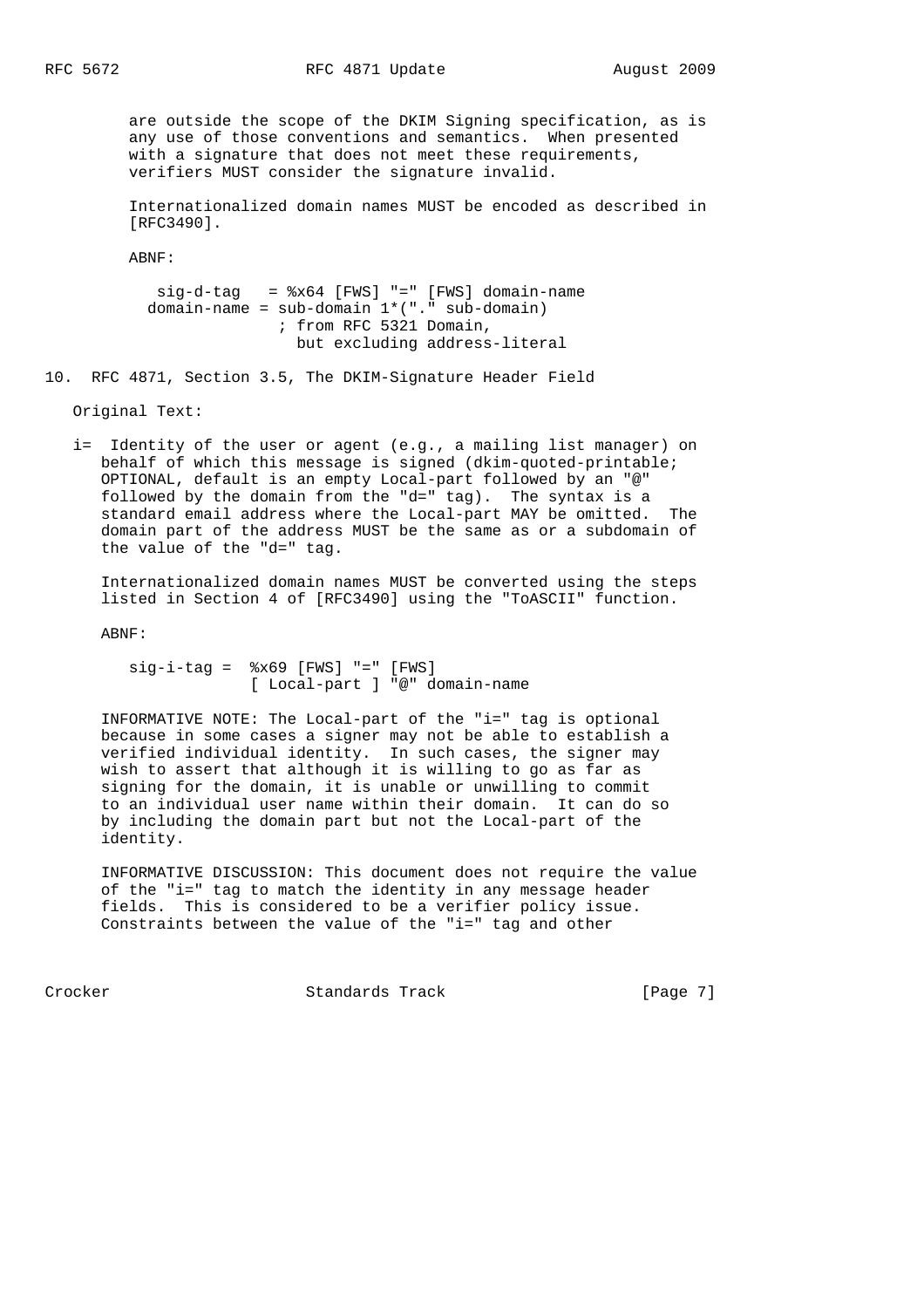identities in other header fields seek to apply basic authentication into the semantics of trust associated with a role such as content author. Trust is a broad and complex topic and trust mechanisms are subject to highly creative attacks. The real-world efficacy of bindings between the "i=" value and other identities is not well established, nor is its vulnerability to subversion by an attacker. Hence reliance on the use of these options should be strictly limited. In particular, it is not at all clear to what extent a typical end-user recipient can rely on any assurances that might be made by successful use of the "i=" options.

Corrected Text:

 $i=$ 

 The Agent or User Identifier (AUID) on behalf of which the SDID is taking responsibility (dkim-quoted-printable; OPTIONAL, default is an empty Local-part followed by an "@" followed by the domain from the "d=" tag).

 The syntax is a standard email address where the Local-part MAY be omitted. The domain part of the address MUST be the same as, or a subdomain of the value of, the "d=" tag.

 Internationalized domain names MUST be converted using the steps listed in Section 4 of [RFC3490] using the "ToASCII" function.

ABNF:

 $sig-i-taq =  $8x69$  [FWS] "-" [FWS]$ [ Local-part ] "@" domain-name

 The AUID is specified as having the same syntax as an email address, but is not required to have the same semantics. Notably, the domain name is not required to be registered in the DNS -- so it might not resolve in a query -- and the Local part MAY be drawn from a namespace that does not contain the user's mailbox. The details of the structure and semantics for the namespace are determined by the Signer. Any knowledge or use of those details by verifiers or assessors is outside the scope of the DKIM Signing specification. The Signer MAY choose to use the same namespace for its AUIDs as its users' email addresses or MAY choose other means of representing its users. However, the signer SHOULD use the same AUID for each message intended to be evaluated as being within the same sphere of

Crocker **Standards Track** [Page 8]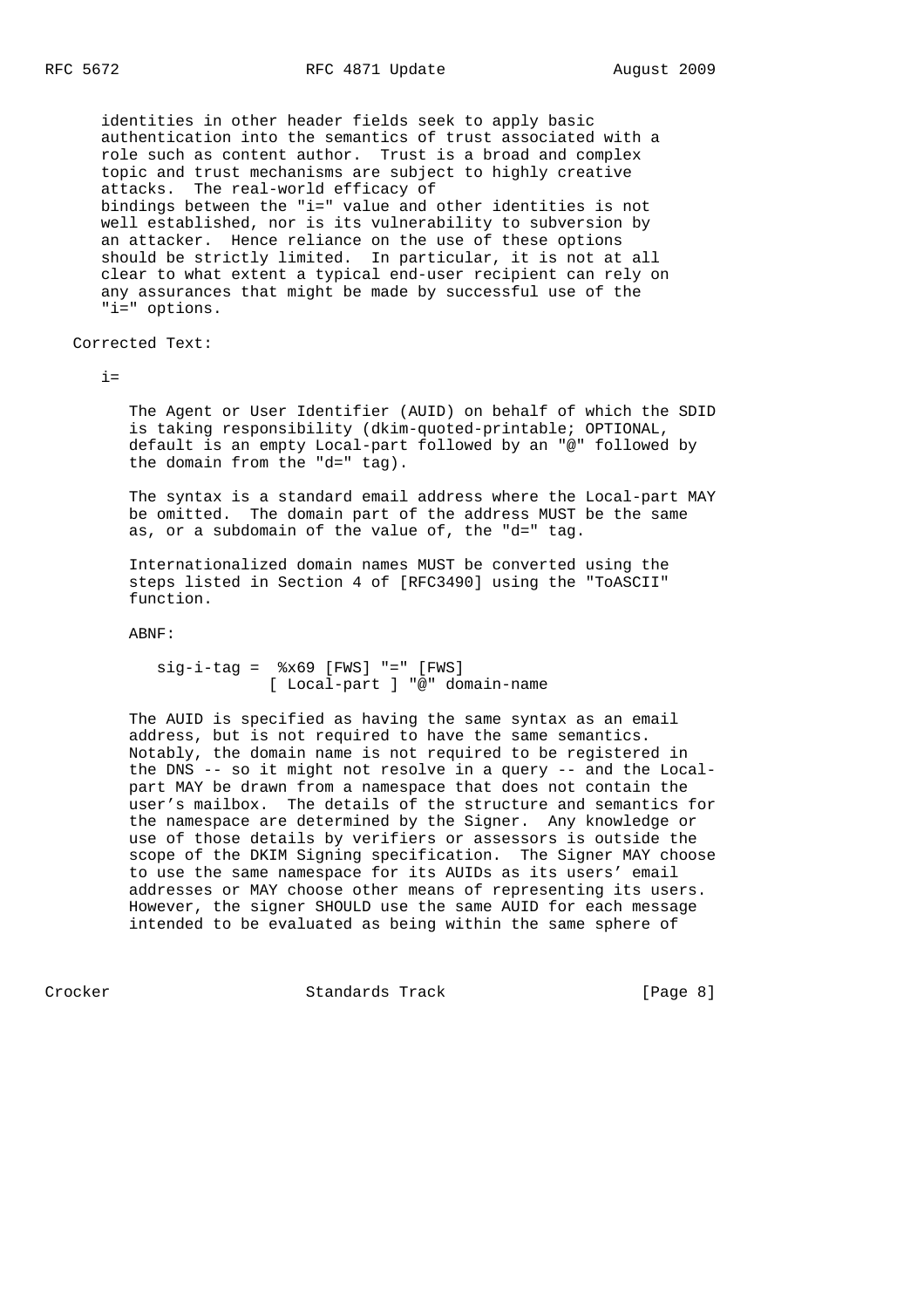responsibility, if it wishes to offer receivers the option of using the AUID as a stable identifier that is finer grained than the SDID.

 INFORMATIVE NOTE: The Local-part of the "i=" tag is optional because, in some cases, a signer may not be able to establish a verified individual identity. In such cases, the signer might wish to assert that although it is willing to go as far as signing for the domain, it is unable or unwilling to commit to an individual user name within their domain. It can do so by including the domain part but not the Local-part of the identity.

11. RFC 4871, Section 3.8, Signing by Parent Domains

#### Original Text:

 e.g., a key record for the domain example.com can be used to verify messages where the signing identity ("i=" tag of the signature) is sub.example.com, or even sub1.sub2.example.com. In order to limit the capability of such keys when this is not intended, the "s" flag may be set in the "t=" tag of the key record to constrain the validity of the record to exactly the domain of the signing identity. If the referenced key record contains the "s" flag as part of the "t=" tag, the domain of the signing identity ("i=" flag) MUST be the same as that of the d= domain. If this flag is absent, the domain of the signing identity MUST be the same as, or a subdomain of, the d= domain.

# Corrected Text:

 ...for example, a key record for the domain example.com can be used to verify messages where the AUID ("i=" tag of the signature) is sub.example.com, or even sub1.sub2.example.com. In order to limit the capability of such keys when this is not intended, the "s" flag MAY be set in the "t=" tag of the key record, to constrain the validity of the domain of the AUID. If the referenced key record contains the "s" flag as part of the "t=" tag, the domain of the AUID ("i=" flag) MUST be the same as that of the SDID (d=) domain. If this flag is absent, the domain of the AUID MUST be the same as, or a subdomain of, the SDID.

Crocker **Standards Track** [Page 9]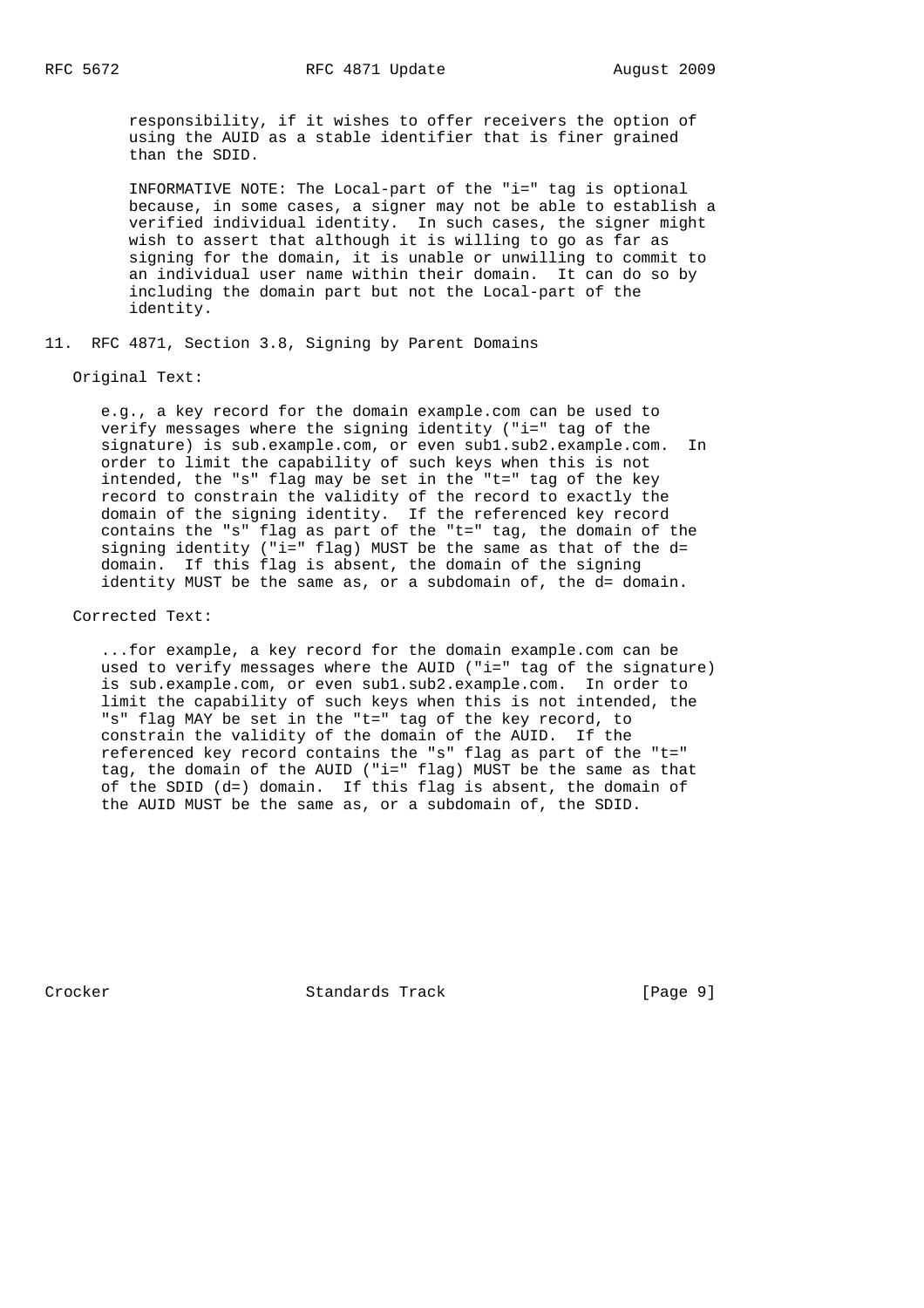12. RFC 4871, Section 3.9, Relationship between SDID and AUID

Original Text: (None. New section. Additional text.)

Corrected Text:

 DKIM's primary task is to communicate from the Signer to a recipient-side Identity Assessor a single Signing Domain Identifier (SDID) that refers to a responsible identity. DKIM MAY optionally provide a single responsible Agent or User Identifier (AUID).

 Hence, DKIM's mandatory output to a receive-side Identity Assessor is a single domain name. Within the scope of its use as DKIM output, the name has only basic domain name semantics; any possible owner-specific semantics are outside the scope of DKIM. That is, within its role as a DKIM identifier, additional semantics cannot be assumed by an Identity Assessor.

 A receive-side DKIM verifier MUST communicate the Signing Domain Identifier (d=) to a consuming Identity Assessor module and MAY communicate the Agent or User Identifier (i=) if present.

 To the extent that a receiver attempts to intuit any structured semantics for either of the identifiers, this is a heuristic function that is outside the scope of DKIM's specification and semantics. Hence, it is relegated to a higher-level service, such as a delivery handling filter that integrates a variety of inputs and performs heuristic analysis of them.

 INFORMATIVE DISCUSSION: This document does not require the value of the SDID or AUID to match the identifier in any other message header field. This requirement is, instead, an assessor policy issue. The purpose of such a linkage would be to authenticate the value in that other header field. This, in turn, is the basis for applying a trust assessment based on the identifier value. Trust is a broad and complex topic and trust mechanisms are subject to highly creative attacks. The real-world efficacy of any but the most basic bindings between the SDID or AUID and other identities is not well established, nor is its vulnerability to subversion by an attacker. Hence, reliance on the use of such bindings should be strictly limited. In particular, it is not at all clear to what extent a typical end-user recipient can rely on any assurances that might be made by successful use of the SDID or AUID.

Crocker Standards Track [Page 10]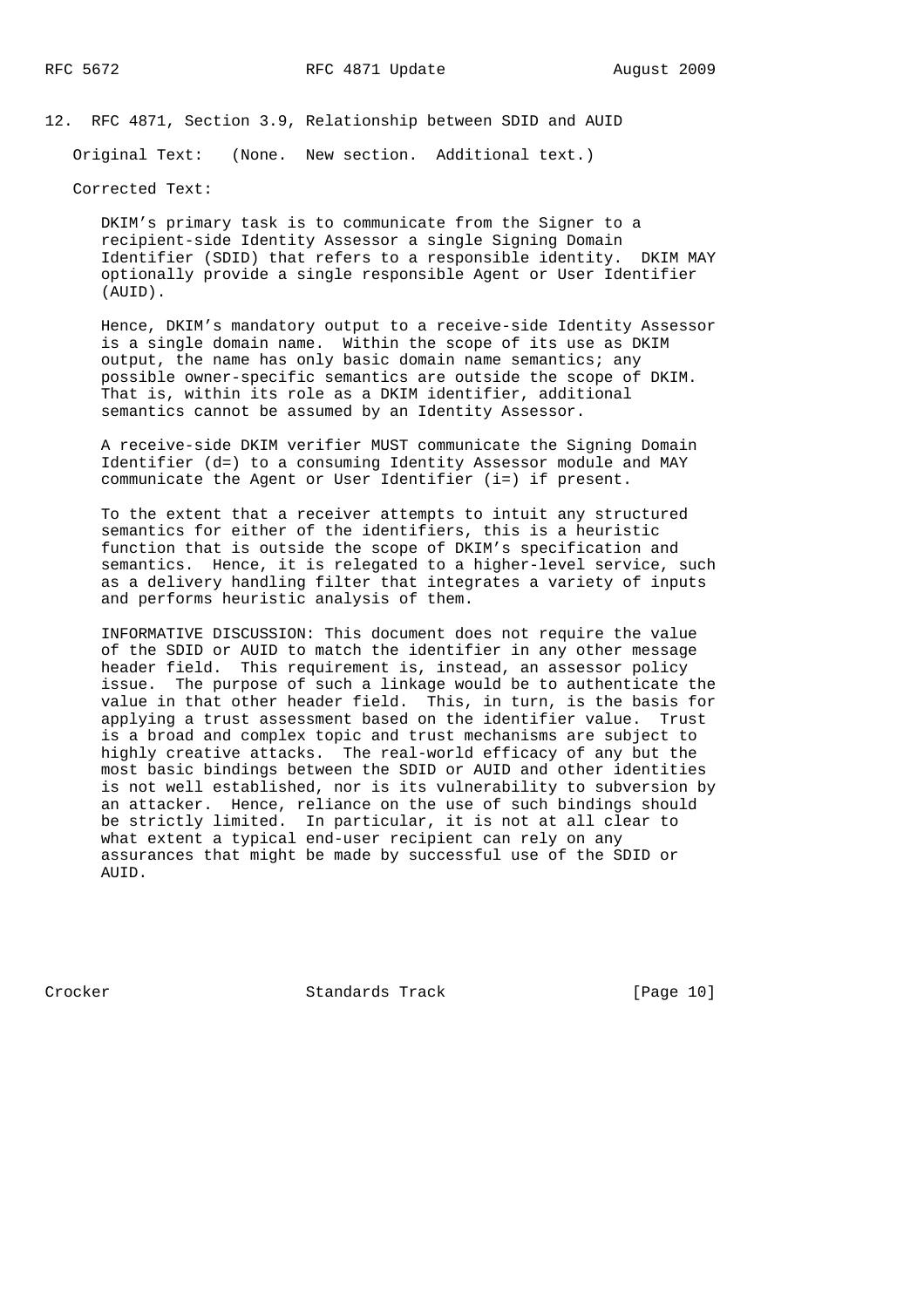13. RFC 4871, Section 6.3, Interpret Results/Apply Local Policy

Original Text:

 It is beyond the scope of this specification to describe what actions a verifier system should make, but an authenticated email presents an opportunity to a receiving system that unauthenticated email cannot. Specifically, an authenticated email creates a predictable identifier by which other decisions can reliably be managed, such as trust and reputation. Conversely, unauthenticated email lacks a reliable identifier that can be used to assign trust and reputation.

Corrected Text:

 It is beyond the scope of this specification to describe what actions an Identity Assessor can make, but mail carrying a validated SDID presents an opportunity to an Identity Assessor that unauthenticated email does not. Specifically, an authenticated email creates a predictable identifier by which other decisions can reliably be managed, such as trust and reputation.

14. RFC 4871, Section 6.3, Interpret Results/Apply Local Policy

## Original Text:

 Once the signature has been verified, that information MUST be conveyed to higher-level systems (such as explicit allow/ whitelists and reputation systems) and/or to the end user. If the message is signed on behalf of any address other than that in the From: header field, the mail system SHOULD take pains to ensure that the actual signing identity is clear to the reader.

Corrected Text:

 Once the signature has been verified, that information MUST be conveyed to the Identity Assessor (such as an explicit allow/ whitelist and reputation system) and/or to the end user. If the SDID is not the same as the address in the From: header field, the mail system SHOULD take pains to ensure that the actual SDID is clear to the reader.

Crocker Standards Track [Page 11]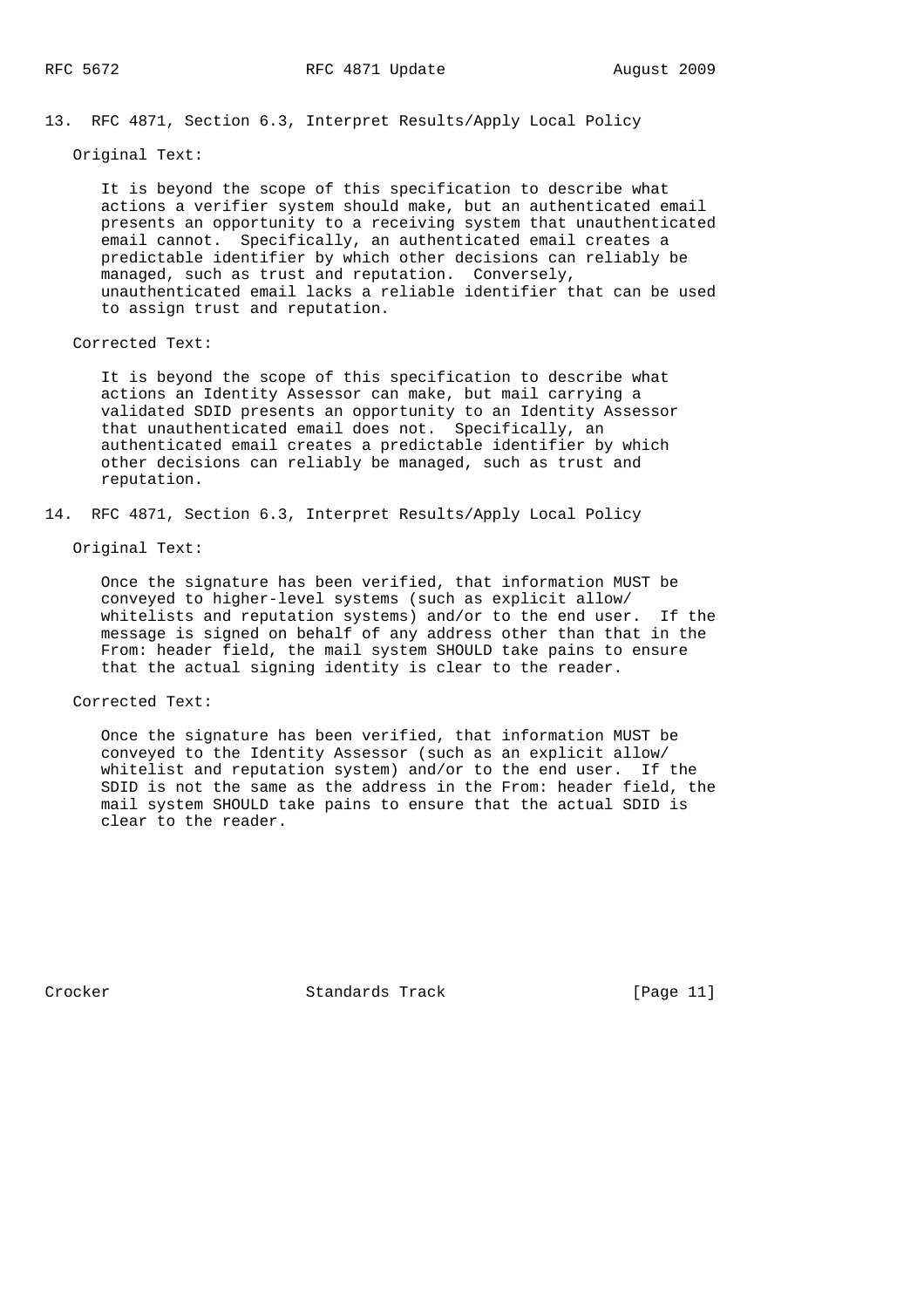# 15. RFC 4871, Appendix D, MUA Considerations

Original Text:

 The tendency is to have the MUA highlight the address associated with this signing identity in some way, in an attempt to show the user the address from which the mail was sent.

Corrected Text:

 The tendency is to have the MUA highlight the SDID, in an attempt to show the user the identity that is claiming responsibility for the message.

16. Security Considerations

 This Update clarifies core details about DKIM's payload. As such, it affects interoperability, semantic characterization, and the expectations for the identifiers carried with a DKIM signature. Clarification of these details is likely to limit misinterpretation of DKIM's semantics. Since DKIM is fundamentally a security protocol, this should improve its security characteristics.

- 17. Normative References
	- [RFC2119] Bradner, S., "Key words for use in RFCs to Indicate Requirement Levels", BCP 14, RFC 2119, March 1997.
	- [RFC3490] Faltstrom, P., Hoffman, P., and A. Costello, "Internationalizing Domain Names in Applications (IDNA)", RFC 3490, March 2003.
	- [RFC4871] Allman, E., Callas, J., Delany, M., Libbey, M., Fenton, J., and M. Thomas, "DomainKeys Identified Mail (DKIM) Signatures", RFC 4871, May 2007.

Crocker Standards Track [Page 12]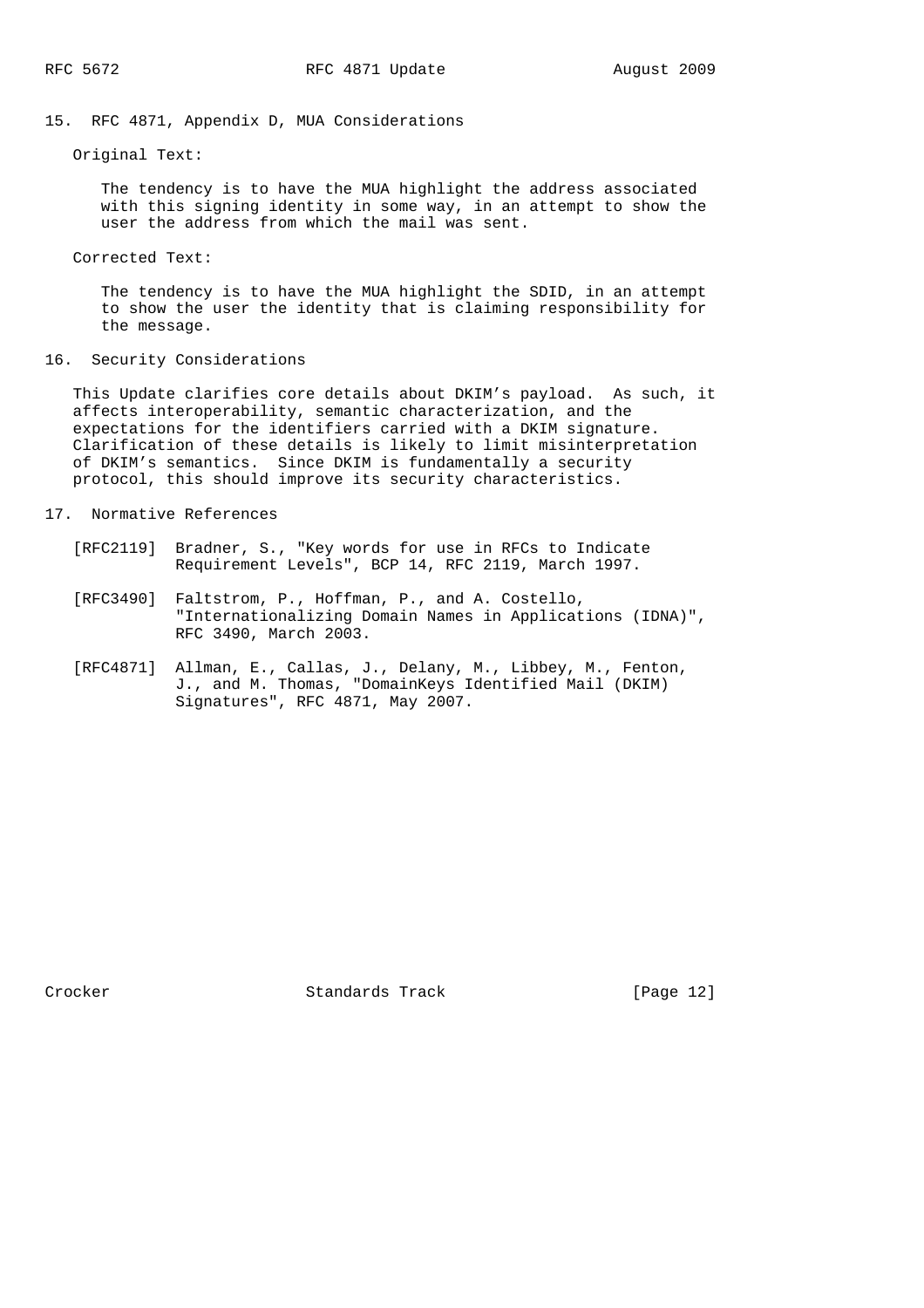Appendix A. ABNF Fragments

 This appendix contains the full set of corrected ABNF fragments defined in this document.

 Copyright (c) 2009 IETF Trust and the persons identified as authors of the code. All rights reserved.

 Redistribution and use in source and binary forms, with or without modification, are permitted provided that the following conditions are met:

- Redistributions of source code must retain the above copyright notice, this list of conditions and the following disclaimer.
- Redistributions in binary form must reproduce the above copyright notice, this list of conditions and the following disclaimer in the documentation and/or other materials provided with the distribution.
- Neither the name of Internet Society, IETF or IETF Trust, nor the names of specific contributors, may be used to endorse or promote products derived from this software without specific prior written permission.

 THIS SOFTWARE IS PROVIDED BY THE COPYRIGHT HOLDERS AND CONTRIBUTORS 'AS IS' AND ANY EXPRESS OR IMPLIED WARRANTIES, INCLUDING, BUT NOT LIMITED TO, THE IMPLIED WARRANTIES OF MERCHANTABILITY AND FITNESS FOR A PARTICULAR PURPOSE ARE DISCLAIMED. IN NO EVENT SHALL THE COPYRIGHT OWNER OR CONTRIBUTORS BE LIABLE FOR ANY DIRECT, INDIRECT, INCIDENTAL, SPECIAL, EXEMPLARY, OR CONSEQUENTIAL DAMAGES (INCLUDING, BUT NOT LIMITED TO, PROCUREMENT OF SUBSTITUTE GOODS OR SERVICES; LOSS OF USE, DATA, OR PROFITS; OR BUSINESS INTERRUPTION) HOWEVER CAUSED AND ON ANY THEORY OF LIABILITY, WHETHER IN CONTRACT, STRICT LIABILITY, OR TORT (INCLUDING NEGLIGENCE OR OTHERWISE) ARISING IN ANY WAY OUT OF THE USE OF THIS SOFTWARE, EVEN IF ADVISED OF THE POSSIBILITY OF SUCH DAMAGE.

 This version of this MIB module is part of RFC 5672; see the RFC itself for full legal notices.

> sig-d-tag = %x64 [FWS] "=" [FWS] domain-name domain-name =  $sub$ -domain  $1*($  "."  $sub$ -domain) ; from RFC 5321 Domain, but excluding address-literal sig-i-tag = %x69 [FWS] "=" [FWS] [ Local-part ] "@" domain-name

Crocker Standards Track [Page 13]